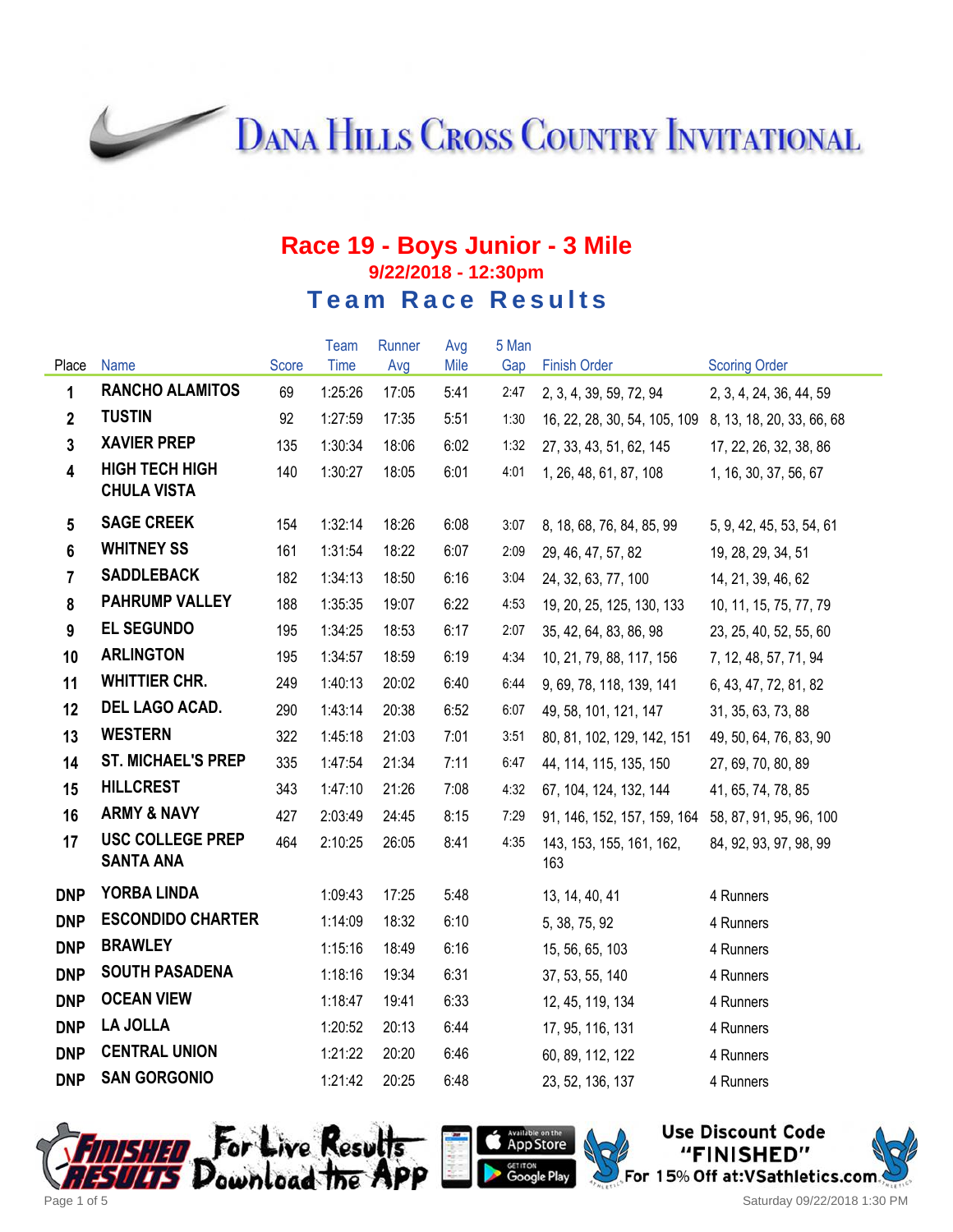#### **Race 19 - Boys Junior - 3 Mile 9/22/2018 - 12:30pm Team Race Results**

|            |                                    |       | Team    | Runner | Avg  | 5 Man |                     |                      |
|------------|------------------------------------|-------|---------|--------|------|-------|---------------------|----------------------|
| Place      | <b>Name</b>                        | Score | Time    | Avg    | Mile | Gap   | <b>Finish Order</b> | <b>Scoring Order</b> |
| <b>DNP</b> | <b>GUAJOME PARK</b><br><b>ACAD</b> |       | 1:25:51 | 21:27  | 7:09 |       | 90, 107, 126, 138   | 4 Runners            |
| <b>DNP</b> | <b>SADDLEBACK VALLEY</b><br>CHR.   |       | 1:45:25 | 26:21  | 8:47 |       | 127, 158, 160, 165  | 4 Runners            |
| <b>DNP</b> | <b>CLASSICAL ACADEMY</b>           |       | 1:05:26 | 21:48  | 7:16 |       | 74, 120, 148        | 3 Runners            |
| <b>DNP</b> | <b>MISSION BAY</b>                 |       | 33:24   | 16:42  | 5:34 |       | 6, 11               | 2 Runners            |
| <b>DNP</b> | <b>HOLTVILLE</b>                   |       | 35:24   | 17:42  | 5:54 |       | 31, 34              | 2 Runners            |
| <b>DNP</b> | <b>CLAIREMONT</b>                  |       | 35:55   | 17:57  | 5:59 |       | 7,70                | 2 Runners            |
| <b>DNP</b> | <b>ORANGE GLEN</b>                 |       | 38:49   | 19:24  | 6:28 |       | 36, 111             | 2 Runners            |
| <b>DNP</b> | <b>RANCHO CHRISTIAN</b>            |       | 39:23   | 19:41  | 6:33 |       | 50, 113             | 2 Runners            |
| <b>DNP</b> | <b>ACADEMY/EXCEL</b>               |       | 40:26   | 20:13  | 6:44 |       | 73, 110             | 2 Runners            |
| <b>DNP</b> | <b>HIGH TECH NC</b>                |       | 42:00   | 21:00  | 7:00 |       | 93, 128             | 2 Runners            |
| <b>DNP</b> | <b>DESERT HOT SP</b>               |       | 46:14   | 23:07  | 7:42 |       | 123, 149            | 2 Runners            |
| <b>DNP</b> | <b>SOUTHWEST (EC)</b>              |       | 19:05   | 19:05  | 6:21 |       | 66                  | 1 Runner             |
| <b>DNP</b> | <b>PACIFIC RIDGE</b>               |       | 19:20   | 19:20  | 6:26 |       | 71                  | 1 Runner             |
| <b>DNP</b> | <b>COUNTRY DAY</b>                 |       | 20:16   | 20:16  | 6:45 |       | 96                  | 1 Runner             |
| <b>DNP</b> | <b>TRI-CITY CHR</b>                |       | 20:16   | 20:16  | 6:45 |       | 97                  | 1 Runner             |
| <b>DNP</b> | <b>BRETHREN CHR.</b>               |       | 20:37   | 20:37  | 6:52 |       | 106                 | 1 Runner             |





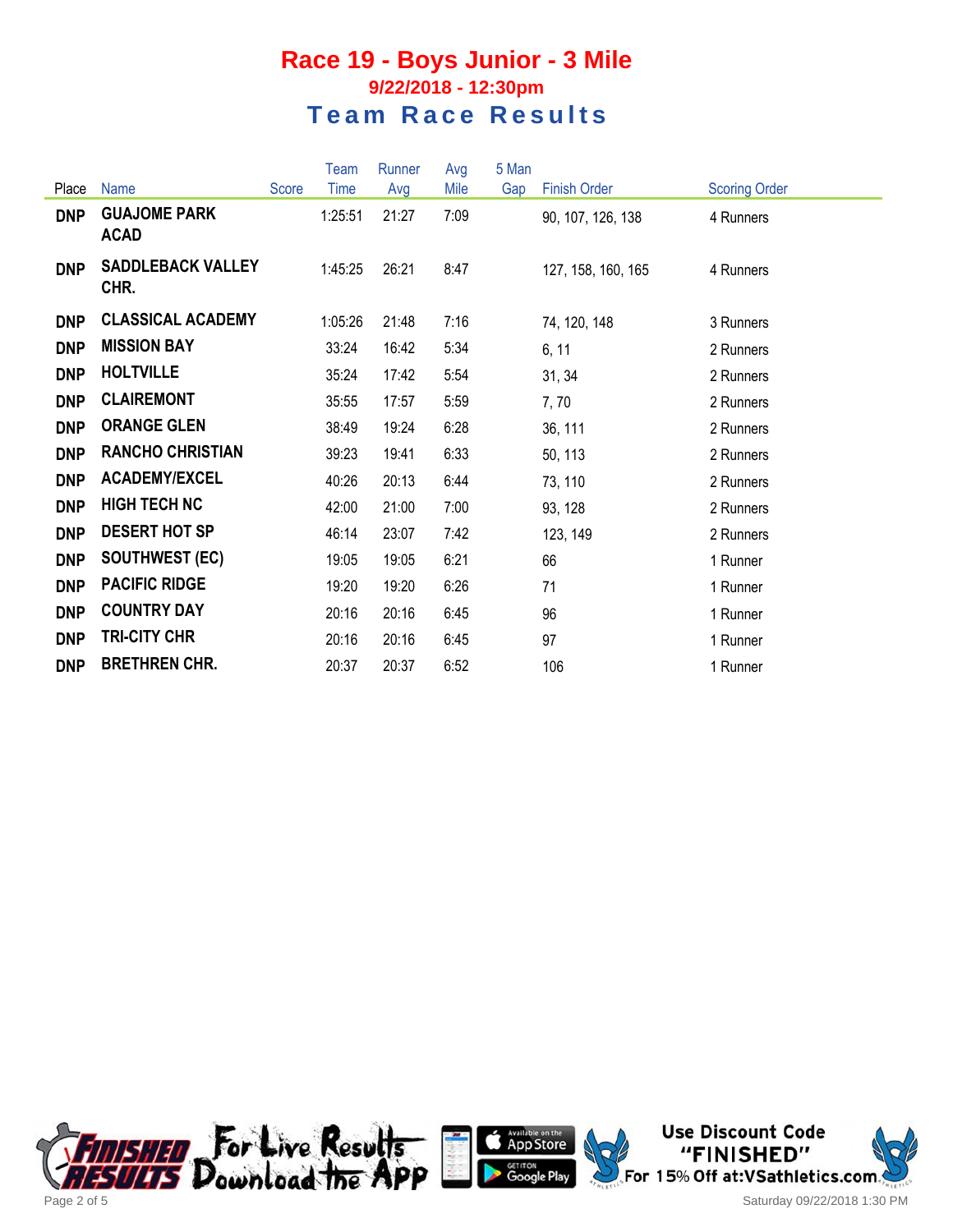# **Race 19 - Boys Junior - 3 Mile 9/22/2018 - 12:30pm Individual Race Results**

|    | <b>Place Name</b>         |    | <b>Grade School</b>      | Time    | <b>Points</b> |    | Place Name                |    | <b>Grade School</b>      | Time    | <b>Points</b> |
|----|---------------------------|----|--------------------------|---------|---------------|----|---------------------------|----|--------------------------|---------|---------------|
| 1  | <b>Drake Prince</b>       | 11 | High Tech High Chu       | 15:54.1 | 1             | 39 | Jesus Salas               | 11 | Rancho Alamitos          | 17:52.0 | 24            |
| 2  | Andrew Hernandez          | 11 | Rancho Alamitos          | 15:57.1 | 2             | 40 | Mason French              | 11 | Yorba Linda              | 17:52.9 |               |
| 3  | Daniel Rioquinto          | 11 | Rancho Alamitos          | 16:24.0 | 3             | 41 | Calvin Hu                 | 11 | Yorba Linda              | 17:53.9 |               |
| 4  | Raymond Ruvalcaba         | 11 | Rancho Alamitos          | 16:28.9 | 4             | 42 | Jonathan Felker           | 11 | El Segundo               | 17:55.2 | 25            |
| 5  | Parker Brame              | 11 | <b>Escondido Charter</b> | 16:36.4 |               | 43 | Andres Arias              | 11 | Xavier Prep              | 17:56.3 | 26            |
| 6  | <b>TK Berhe</b>           | 11 | <b>Mission Bay</b>       | 16:37.4 |               | 44 | Lucas Lopez               | 11 | St. Michael's Prep       | 17:56.4 | 27            |
| 7  | Matthew Kinney            | 11 | Clairemont               | 16:38.1 |               | 45 | Jonathan Cruz             | 11 | Ocean View               | 17:59.5 |               |
| 8  | Colin Schmitt             | 11 | Sage Creek               | 16:38.3 | 5             | 46 | Rishi Golani              | 11 | <b>Whitney SS</b>        | 17:59.5 | 28            |
| 9  | <b>Matt White</b>         | 11 | Whittier Chr.            | 16:41.3 | 6             | 47 | Enrique Mendoza           | 11 | <b>Whitney SS</b>        | 18:00.7 | 29            |
| 10 | <b>Vincent Navarro</b>    | 11 | Arlington                | 16:44.6 | 7             | 48 | Santiago Salgado          | 11 | High Tech High Chu       | 18:09.6 | 30            |
| 11 | <b>Trevor Reichenberg</b> | 11 | <b>Mission Bay</b>       | 16:46.8 |               | 49 | Alan Armenta              | 11 | Del Lago Acad.           | 18:13.2 | 31            |
| 12 | Joshua King               | 11 | Ocean View               | 16:54.6 |               | 50 | Chase Schurr              | 11 | Rancho Christian         | 18:16.9 |               |
| 13 | Noah Camacho              | 11 | Yorba Linda              | 16:57.7 |               | 51 | <b>Brennan Scott</b>      | 11 | Xavier Prep              | 18:22.9 | 32            |
| 14 | Neil Bondoc               | 11 | Yorba Linda              | 16:58.5 |               | 52 | Samuel Rojo               | 11 | San Gorgonio             | 18:26.5 |               |
| 15 | Cristopher Carrillo       | 11 | <b>Brawley</b>           | 16:58.9 |               | 53 | Earl Tizon                | 11 | South Pasadena           | 18:27.7 |               |
| 16 | Nilo Antunez              | 11 | Tustin                   | 17:03.6 | 8             | 54 | David Morales             | 11 | Tustin                   | 18:33.7 | 33            |
| 17 | Linden Scheder            | 11 | La Jolla                 | 17:08.7 |               | 55 | Nick Owens                | 11 | South Pasadena           | 18:34.9 |               |
| 18 | Ben Nelson                | 11 | Sage Creek               | 17:09.8 | 9             | 56 | Albert Rodriguez          | 11 | <b>Brawley</b>           | 18:37.9 |               |
| 19 | <b>Grant Odegard</b>      | 11 | Pahrump Valley           | 17:10.4 | 10            | 57 | Zohd Khan                 | 11 | <b>Whitney SS</b>        | 18:38.0 | 34            |
| 20 | Michael Sonerholm         | 11 | Pahrump Valley           | 17:14.7 | 11            | 58 | <b>Erick Torres</b>       | 11 | Del Lago Acad.           | 18:38.9 | 35            |
| 21 | David Rush                | 11 | Arlington                | 17:18.1 | 12            | 59 | Robel Askale              | 11 | Rancho Alamitos          | 18:44.2 | 36            |
| 22 | <b>Christian Torres</b>   | 11 | Tustin                   | 17:18.2 | 13            | 60 | Nathaniel Rocha           | 11 | <b>Central Union</b>     | 18:48.9 |               |
| 23 | Elvis Bui                 | 11 | San Gorgonio             | 17:20.2 |               | 61 | Rylan Purificacion        | 11 | High Tech High Chu       | 18:59.8 | 37            |
| 24 | Carlos Resendiz           | 11 | Saddleback               | 17:24.1 | 14            | 62 | <b>Maxwell Sonnenborn</b> | 11 | Xavier Prep              | 19:01.8 | 38            |
| 25 | <b>Brandon Ruud</b>       | 11 | Pahrump Valley           | 17:25.0 | 15            | 63 | Fernando Gomez            | 11 | Saddleback               | 19:02.8 | 39            |
| 26 | Aiden Ramirez             | 11 | High Tech High Chu       | 17:28.5 | 16            | 64 | <b>Charles Carroll</b>    | 10 | El Segundo               | 19:03.7 | 40            |
| 27 | John Zingg                | 11 | Xavier Prep              | 17:29.6 | 17            | 65 | Nicolas Rahiotis          | 11 | <b>Brawley</b>           | 19:04.5 |               |
| 28 | Mark Esquivel             | 11 | Tustin                   | 17:30.0 | 18            |    | 66 Lance Cochran          | 11 | Southwest (Ec)           | 19:05.0 |               |
| 29 | Eric Kim                  | 11 | <b>Whitney SS</b>        | 17:33.6 | 19            | 67 | Samuel Groff              | 11 | Hillcrest                | 19:05.2 | 41            |
| 30 | David Dominguez           | 11 | Tustin                   | 17:33.9 | 20            | 68 | Kadin Coddington          | 11 | Sage Creek               | 19:07.7 | 42            |
| 31 | Andy Rios                 | 11 | Holtville                | 17:40.6 |               | 69 | Julian Mendoza            | 11 | Whittier Chr.            | 19:09.1 | 43            |
| 32 | <b>Richard Quiroz</b>     | 11 | Saddleback               | 17:41.6 | 21            | 70 | Derek McCauley            | 11 | Clairemont               | 19:17.0 |               |
| 33 | Rey Vazquez               | 11 | Xavier Prep              | 17:43.9 | 22            | 71 | James Nani                | 10 | Pacific Ridge            | 19:20.5 |               |
| 34 | Fabian Rendon             | 11 | Holtville                | 17:44.0 |               | 72 | <b>Brendon Maus</b>       | 11 | Rancho Alamitos          | 19:23.9 | 44            |
| 35 | Dexter Koester            | 11 | El Segundo               | 17:47.2 | 23            | 73 | Dennis Castaneda          | 11 | Academy/Excel            | 19:27.8 |               |
| 36 | John Velez                | 11 | Orange Glen              | 17:47.4 |               | 74 | Michael Lamberson         | 11 | <b>Classical Academy</b> | 19:31.5 |               |
| 37 | Jonathan Apodaca          | 11 | South Pasadena           | 17:48.3 |               | 75 | <b>Breckin Uwins</b>      | 11 | Escondido Charter        | 19:32.0 |               |
| 38 | Diego Navarro             | 11 | Escondido Charter        | 17:51.1 |               | 76 | <b>Ben Hartley</b>        | 11 | Sage Creek               | 19:32.6 | 45            |
|    |                           |    |                          |         |               |    |                           |    |                          |         |               |







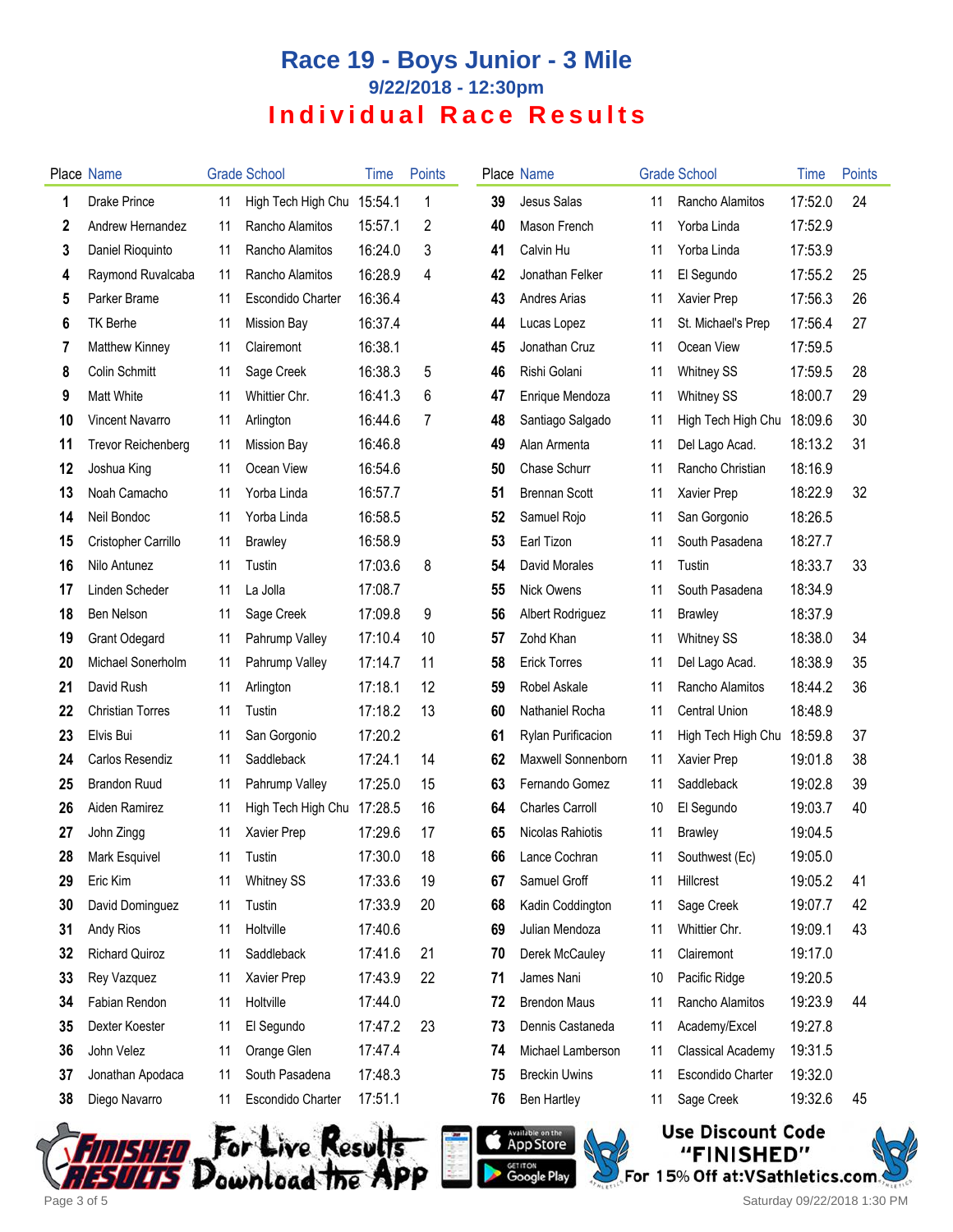# **Race 19 - Boys Junior - 3 Mile 9/22/2018 - 12:30pm Individual Race Results**

|     | Place Name            |    | <b>Grade School</b>        | Time    | <b>Points</b> |     | Place Name            |    | <b>Grade School</b>        | Time    | <b>Points</b> |
|-----|-----------------------|----|----------------------------|---------|---------------|-----|-----------------------|----|----------------------------|---------|---------------|
| 77  | Benito Garduno        | 11 | Saddleback                 | 19:36.2 | 46            | 115 | Aidan Oakley          | 11 | St. Michael's Prep         | 21:17.6 | 70            |
| 78  | Adam Rigsby           | 11 | Whittier Chr.              | 19:36.5 | 47            | 116 | Patrick Shannon       | 11 | La Jolla                   | 21:19.1 |               |
| 79  | Adi Mejia             | 11 | Arlington                  | 19:39.2 | 48            | 117 | Alexander Garver      | 11 | Arlington                  | 21:19.2 | 71            |
| 80  | Jesse Rosas           | 11 | Western                    | 19:40.3 | 49            | 118 | William Henderson     | 11 | Whittier Chr.              | 21:21.5 | 72            |
| 81  | Eric Salgado          | 11 | Western                    | 19:40.9 | 50            | 119 | Reid Hadley           | 11 | Ocean View                 | 21:24.3 |               |
| 82  | Tate Hom              | 11 | <b>Whitney SS</b>          | 19:42.6 | 51            | 120 | Daniel Sabol          | 11 | <b>Classical Academy</b>   | 21:26.6 |               |
| 83  | Asa Ali-Watkins       | 11 | El Segundo                 | 19:45.6 | 52            | 121 | David Quintero        | 11 | Del Lago Acad.             | 21:31.2 | 73            |
| 84  | Diego Garcia          | 11 | Sage Creek                 | 19:46.0 | 53            | 122 | Kain Garibaldi        | 11 | Central Union              | 21:31.7 |               |
| 85  | <b>Wesley Estes</b>   | 11 | Sage Creek                 | 19:53.6 | 54            | 123 | Thomas Coleman Mora   | 11 | Desert Hot Sp              | 21:32.1 |               |
| 86  | <b>Colt Williams</b>  | 11 | El Segundo                 | 19:54.2 | 55            | 124 | Dharielle Ursua       | 11 | <b>Hillcrest</b>           | 21:38.7 | 74            |
| 87  | <b>Cesar Rivas</b>    | 11 | High Tech High Chu         | 19:55.8 | 56            | 125 | Keegan Thomie         | 11 | Pahrump Valley             | 21:41.1 | 75            |
| 88  | Aaron Lopez           | 11 | Arlington                  | 19:56.4 | 57            | 126 | <b>Felix Kostler</b>  | 11 | Guajome Park Acad          | 21:46.5 |               |
| 89  | Christian Esperanza   | 11 | Central Union              | 19:58.3 |               | 127 | John Cloninger        | 11 | Saddleback Valley (21:48.0 |         |               |
| 90  | Nathan Beecher        | 11 | Guajome Park Acad          | 20:02.1 |               | 128 | Fernando Ramirez      | 11 | High Tech NC               | 21:48.2 |               |
| 91  | Corey Martin          | 11 | Army & Navy                | 20:06.7 | 58            | 129 | <b>Travis Anger</b>   | 11 | Western                    | 21:51.3 | 76            |
| 92  | <b>Robert Cazares</b> | 11 | <b>Escondido Charter</b>   | 20:09.9 |               | 130 | Ramon Yabra           | 11 | Pahrump Valley             | 22:03.9 | 77            |
| 93  | <b>Oliver Scott</b>   | 11 | High Tech NC               | 20:12.2 |               | 131 | Carter Cameron        | 11 | La Jolla                   | 22:09.7 |               |
| 94  | Josue Tellez          | 11 | Rancho Alamitos            | 20:12.9 | 59            | 132 | <b>Gabriel Torres</b> | 11 | <b>Hillcrest</b>           | 22:12.5 | 78            |
| 95  | Max Coy               | 11 | La Jolla                   | 20:14.5 |               | 133 | Kaden Vitto           | 11 | Pahrump Valley             | 22:21.9 | 79            |
| 96  | Dante Carnecchia      | 11 | Country Day                | 20:16.1 |               | 134 | Angel Alvarez         | 11 | Ocean View                 | 22:28.6 |               |
| 97  | Sergio Martinez       | 11 | Tri-City Chr               | 20:16.4 |               | 135 | Myunghyun Kim         | 11 | St. Michael's Prep         | 22:39.4 | 80            |
| 98  | Alan Perez            | 11 | El Segundo                 | 20:23.3 | 60            | 136 | Henry Luu             | 11 | San Gorgonio               | 22:49.7 |               |
| 99  | <b>Matthew Suzuki</b> | 11 | Sage Creek                 | 20:25.7 | 61            | 137 | Rodrigo Martinez      | 11 | San Gorgonio               | 23:05.7 |               |
| 100 | Richard Mogallan      | 11 | Saddleback                 | 20:28.7 | 62            | 138 | <b>Austin Ross</b>    | 11 | Guajome Park Acad          | 23:09.3 |               |
| 101 | Alec Vadillo          | 11 | Del Lago Acad.             | 20:30.7 | 63            | 139 | Evan Yu               | 11 | Whittier Chr.              | 23:25.3 | 81            |
| 102 | Jose Pilego           | 11 | Western                    | 20:34.3 | 64            | 140 | Maximilian Mendoza    | 11 | South Pasadena             | 23:25.5 |               |
| 103 | Aaron Leal            | 11 | <b>Brawley</b>             | 20:35.4 |               | 141 | Josh Ye               | 11 | Whittier Chr.              | 23:28.5 | 82            |
| 104 | Evan Carillo          | 11 | Hillcrest                  | 20:37.2 | 65            | 142 | Michael Salazar       | 11 | Western                    | 23:31.3 | 83            |
| 105 | Payton Sager          | 11 | Tustin                     | 20:37.4 | 66            | 143 | Angel Perez           | 11 | USC College Prep S 23:35.1 |         | 84            |
| 106 | Derek Reiser          | 11 | Brethren Chr.              | 20:37.7 |               | 144 | <b>Edgar Norato</b>   | 11 | Hillcrest                  | 23:37.2 | 85            |
| 107 | Ethan Bodine          | 11 | Guajome Park Acad 20:53.8  |         |               | 145 | Nick Vallejo          | 11 | Xavier Prep                | 23:53.0 | 86            |
| 108 | Eric Miranda          | 11 | High Tech High Chu 20:56.3 |         | 67            | 146 | Leland Lugo           | 11 | Army & Navy                | 24:11.2 | 87            |
| 109 | Kevin Mack            | 11 | Tustin                     | 20:56.7 | 68            | 147 | Carlos Lopez          | 11 | Del Lago Acad.             | 24:20.2 | 88            |
| 110 | Keith Aguilar         | 11 | Academy/Excel              | 20:58.3 |               | 148 | Leo Sartwell          | 11 | <b>Classical Academy</b>   | 24:28.3 |               |
| 111 | Nathan Ramirez        | 11 | Orange Glen                | 21:02.4 |               | 149 | Pablo Cabrera         | 11 | Desert Hot Sp              | 24:42.3 |               |
| 112 | Charlie Gracia        | 11 | <b>Central Union</b>       | 21:03.8 |               | 150 | Peter Pham            | 11 | St. Michael's Prep         | 24:43.9 | 89            |
| 113 | <b>Bruce Wang</b>     | 11 | Rancho Christian           | 21:06.3 |               | 151 | Gabriel Miranda       | 11 | Western                    | 25:09.2 | 90            |
| 114 | Santiago Berreto      | 11 | St. Michael's Prep         | 21:17.0 | 69            | 152 | Randall Shaffer       | 11 | Army & Navy                | 25:13.2 | 91            |